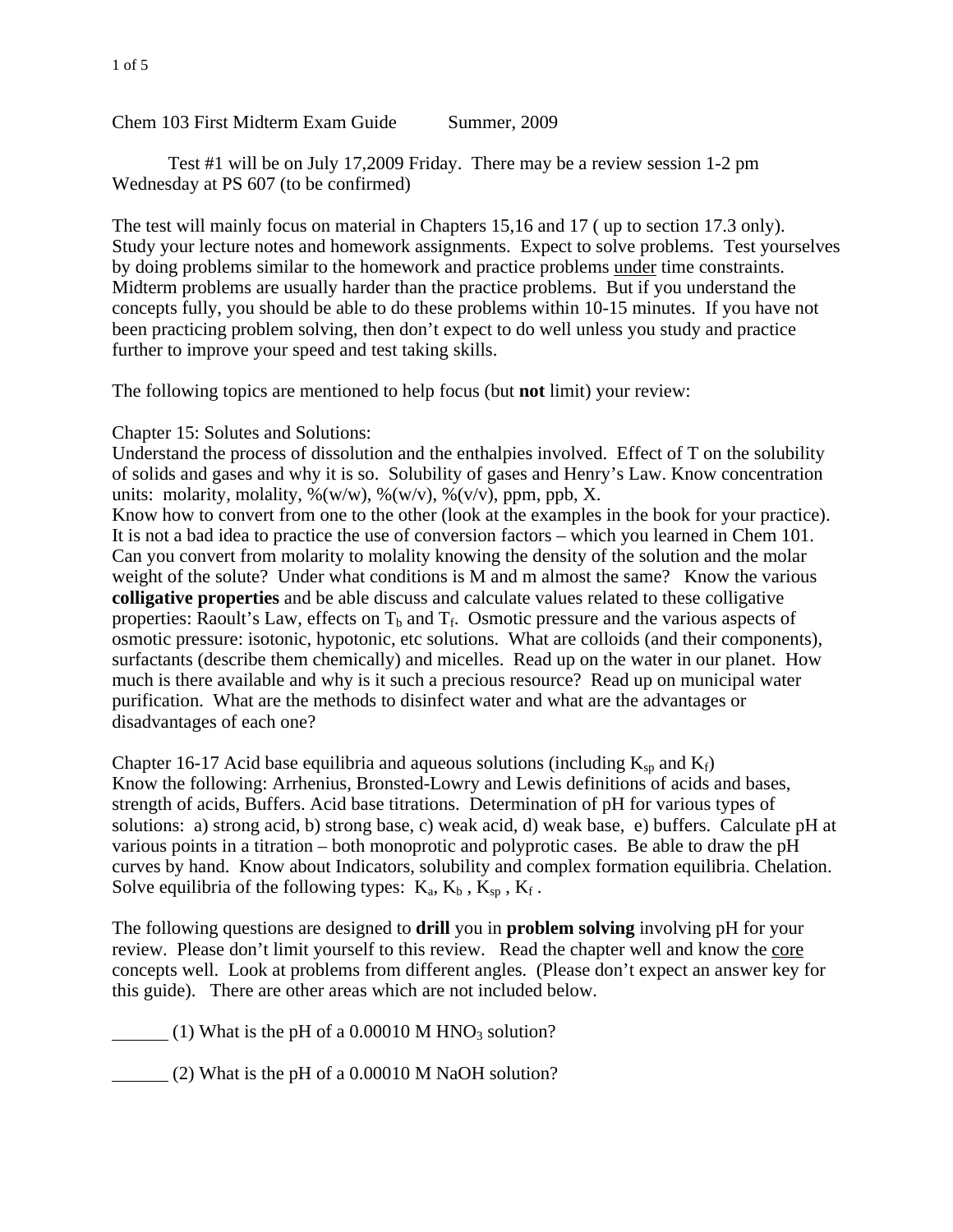(3) What is the pH of a solution made up by adding 100. mL of .00010 M HCl to 50.0  $\overline{\text{mL of 1.0 x10}^4}$  M NaOH?

(4) What is the pH of a solution made up by adding 100. mL of  $1.0 \times 10^{-4}$  M NaOH to 50. mL of .00010 M HCl?

 $(5)$  What is  $[H^+]$  in a solution made up by mixing 1.0 mL 1.0 M HCl and 99.0 mL water?

(6) What is the [H<sup>+</sup>] in a solution of 0.10 M HOAc (acetic acid,  $K_a = 1.8 \times 10^{-5}$ )?

(7) What is the pH of a solution of 0.10 M NaOAc ( $K_a = 1.8 \times 10^{-5}$ M for HOAc)?

(8) What is the pOH of a solution of 0.10 M NH<sub>3</sub> (ammonia,  $K_b = 1.8x 10^{-5} M$ ?

(9) What is the pH of a solution containing  $1.0x10^{-3}$  M NH<sub>3</sub> and .020M NH<sub>4</sub>Cl?

(10) what is the  $[H^+]$  of a solution containing acetic acid and a pH of 3.56?

(11) What is the [OH- ] of a solution containing a pH of 3.0?

(12) A weak acid has a  $K_a = 1.0x10^{-4}$ . What is its p $K_a$ ?

(13) A weak acid has a  $K_a = 1.0x10^{-4}$ . What is the  $K_b$  for its conjugate base?

(14) A weak acid has a  $K_a = 1.0x10^{-4}$ . What is the p $K_b$  for its conjugate base?

(15) A diprotic acid, H<sub>2</sub>A, has pK's 8.4 and 3.5. What is the  $K_a$  of H<sub>2</sub>A?

(16) A diprotic acid, H<sub>2</sub>A, has pK's 8.4 and 3.5. What is the pK<sub>b1</sub>?

(17) A diprotic acid,  $H_2A$ , has pK's 8.4 and 3.5. Write the chemical equilibrium equation and value for  $K_{b1}$ .

 (18) A 22.5 mL HCl solution requires 18.5 mL of 0.15 M KOH to reach equivalence. What is  $[HCl]_0$ ?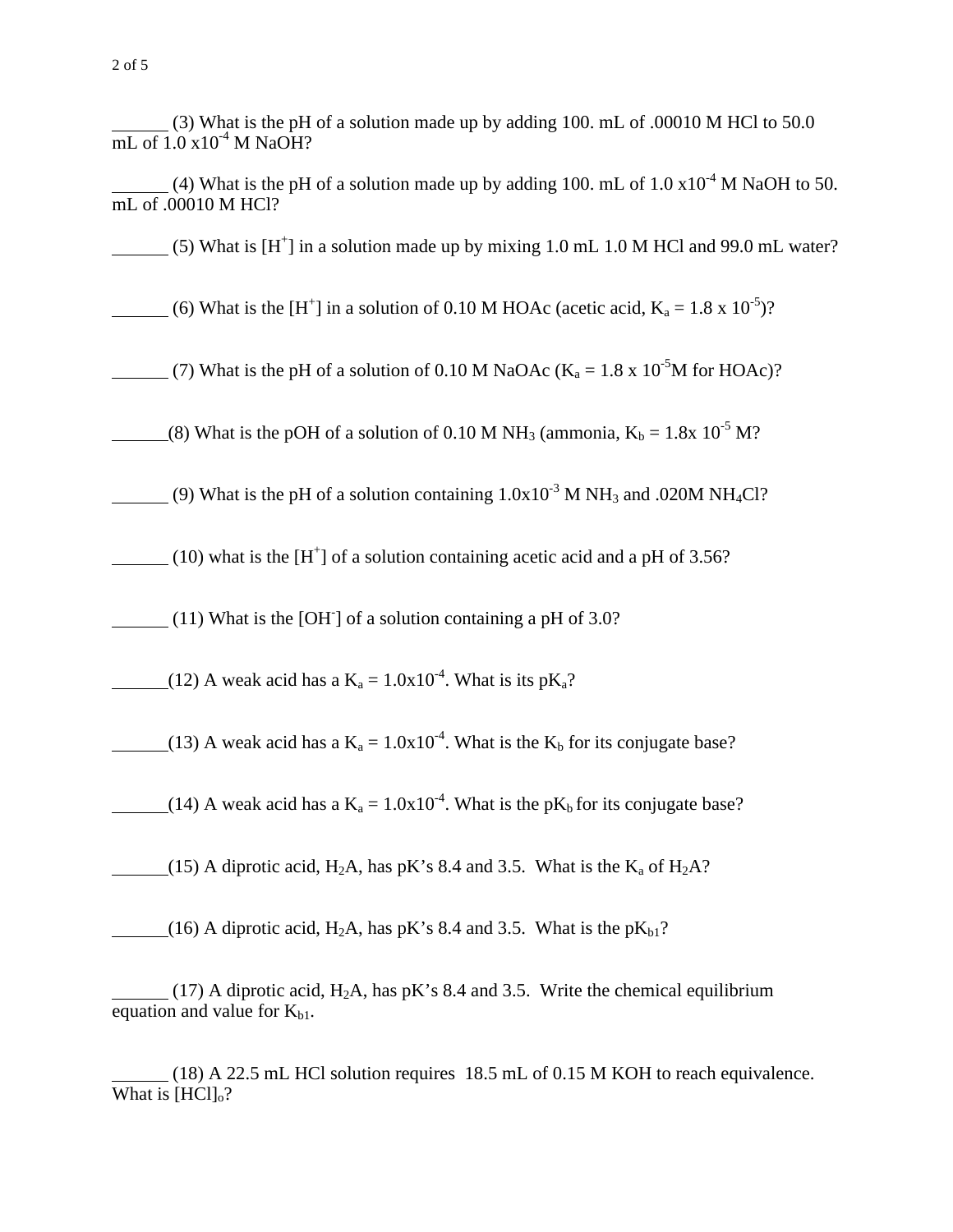(19) A 22.5 mL of  $H_2SO_4$  solution requires 18.5 mL of 0.15 M KOH for complete neutralization. What is  $[H_2SO_4]_0$ ?

(20) Draw the qualitative pH titration curve for problems (18) and (19). ( $pK_a$  for HSO<sub>4</sub><sup>-</sup> is 2.0).

 (21) Titration of 0.394g of sulfamic acid takes 20.mL of 0.10 M HCl to reach equivalence. What is the MW of sulfamic a.?

(22) A diprotic acid,  $H_2A$ , has pK's 8.4 and 3.5. 50.0 mL of 0.10M of the diprotic acid,  $H_2A$ , is titrated with 0.20 M NaOH. What is the  $V_e$  (i.e. the first equivalence point)?

(23) A diprotic acid,  $H_2A$ , has pK's 8.4 and 3.5. 50.0 mL of 0.10M of the diprotic acid,  $H<sub>2</sub>A$ , is titrated with 0.20 M NaOH. What is the pH at the following volumes of NaOH added: 0, 2.0 mL, 12.5 mL, 25.0 mL, 30.0 mL, 37.5 mL. 50.0 mL. 56.0 mL

(24) A diprotic acid,  $H_2A$ , has pK's 8.4 and 3.5. 50.0 mL of 0.10M of the diprotic acid, H2A, is titrated with 0.20 M NaOH. Draw the pH titration curve. Below it, show the fractions, a, of the acid present.

(25) Suppose that the concentration of bromide ions is  $7.3 \times 10^{-7}$ M in a solution saturated with AgBr. What is the  $K_{SP}$  of AgBr? (skip for now)

(26) What is the solubility of  $Ag_2CO_3$  (p $K_{sp} = 11.07$ ) in pure water? (skip for now)

(27) What is the solubility of Ag<sub>2</sub>CO<sub>3</sub> (pK<sub>sp</sub> = 11.07) in 0.10 M K<sub>2</sub>CO<sub>3</sub>? (skip for now)

(28) What is the solubility of  $Ca(OH)_2$  (p $K_{\text{sp}}=5.30$ ) in pH 13 buffer? (skip for now)

(29) Go over Example 17-16 to practice  $K_f$  equilibria. (skip for now)

(30) What is the fraction of acetate,  $a_{OAC}$ , in a 1.0M HOAc –NaOAc buffer whose pH if 4.4? ( $pK_a = 4.75$  for HOAc)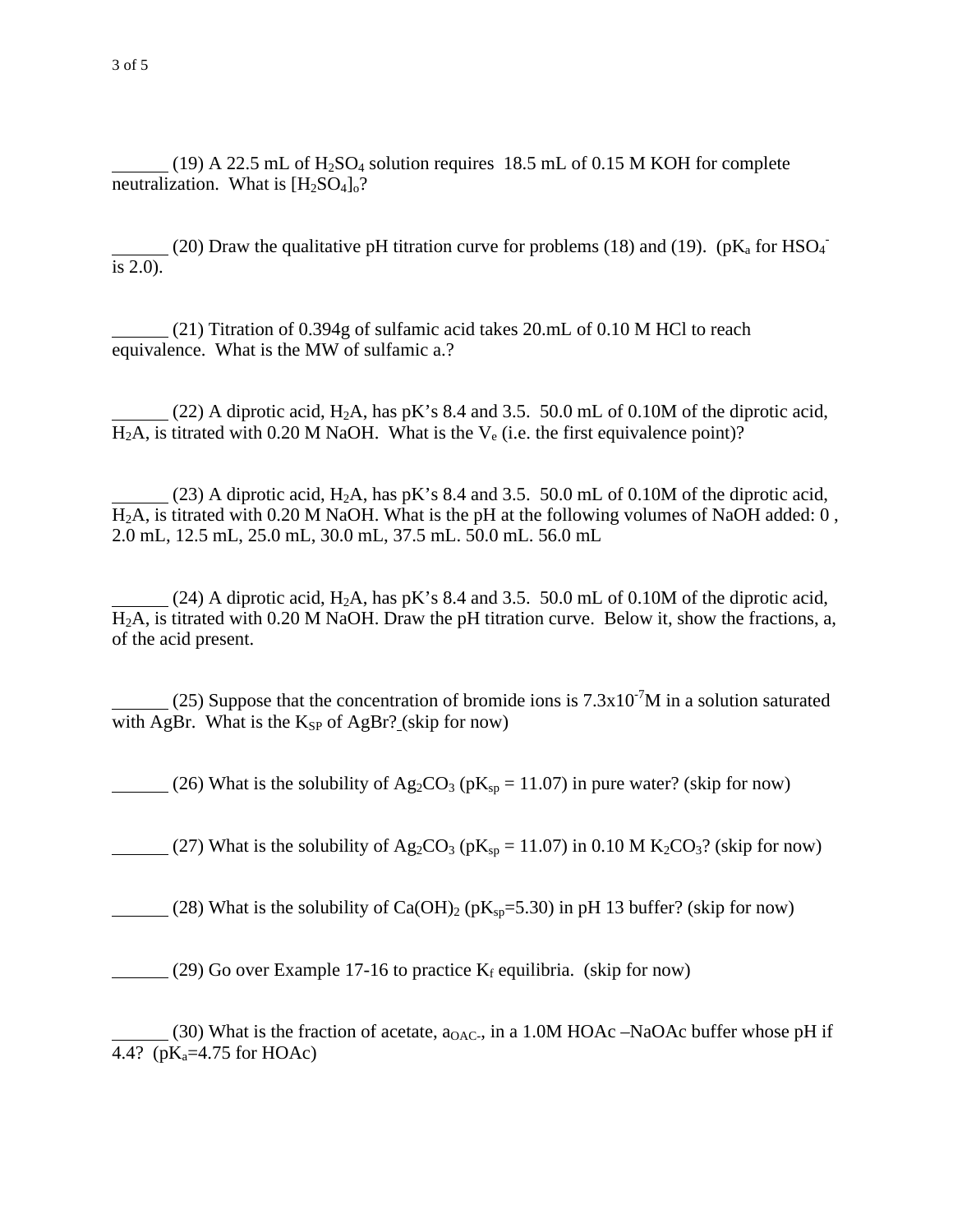(31) If  $[HOAc] = 0.500$  M in a pH 5.00 acetic acid-sodium acetate buffer, what is  $[OAc]$ ]?

(32) Suppose a triprotic zwitterion has the most acid form,  $H_3A^+$ , and  $pK_a$ 's of 3.0, 6.0 and 10.0. What is the pH of the following solutions: a)  $1.0 M H<sub>3</sub>ACl$  (ie. the chloride salt); b) 1.0 M  $H_2A$ ; c) 1.0 M NaHA (ie the sodium salt); d) 1.0 M Na<sub>2</sub>A (i.e. the disodium salt); e) its isoelectric point.

(33) A solution containing a weak monoprotic acid, HX, of unknown  $K_a$  is prepared as follows: 50.0 mL of 0.10 M NaOH is added to 20. mL of 0.40M HX resulting in a solution of pH 3.50. What is  $K_a$  for HX?

(34) 1.70 g of a weak base, B ( $pK_b = 11.00$ ) is dissolved in 35.0 mL of 0.20 M HCl, resulting in a pH 2.73 solution. What is the molecular weight of B?

(35) Determine the molar solubility of PbCl<sub>2</sub> ( $pK_{sp}=4.77$ ) in pure water. (skip for now)

(36) Determine the molar solubility of CuCl ( $pK_{sp}= 6.76$ ) in 1.00 x 10<sup>-3</sup>M NaCl. Use quadratic formula if appropriate. (compare your 2 answers : one with short cut and the other using the quadratic equation). (skip for now)

(37) Determine the molar solubility of La(OH)<sub>3</sub> ( $pK_{sp} = 18.6$ ) in pure water. (skip for now)

(38) Determine the molar solubility of La(OH)<sub>3</sub> ( $pK_{sp}$  = 18.6) in a solution buffered at  $\overline{pH}$  10.60. (Hint what is [OH]=?) (skip for now)

(39) What is the pH of the following solutions:

a) 0.042M HCl (1.38)

b)  $3.0 \times 10^{-2}$ M NaOH (12.48)

c) 0.25 M acetic acid.  $(K_a = 1.8 \times 10^{-5})$  (2.67)

d)  $1.2x10^{-1}M \text{ NH}_3 (K_b = 1.8x10^{-5})$  (11.17)

(40) Indicate whether aqueous solutions containing the solutes below would be expected to be acidic, basic or neutral solutions?

a)  $NH_4NO_3$  b)  $K_2CO_3$  c) KBr d)  $HCO_2H$